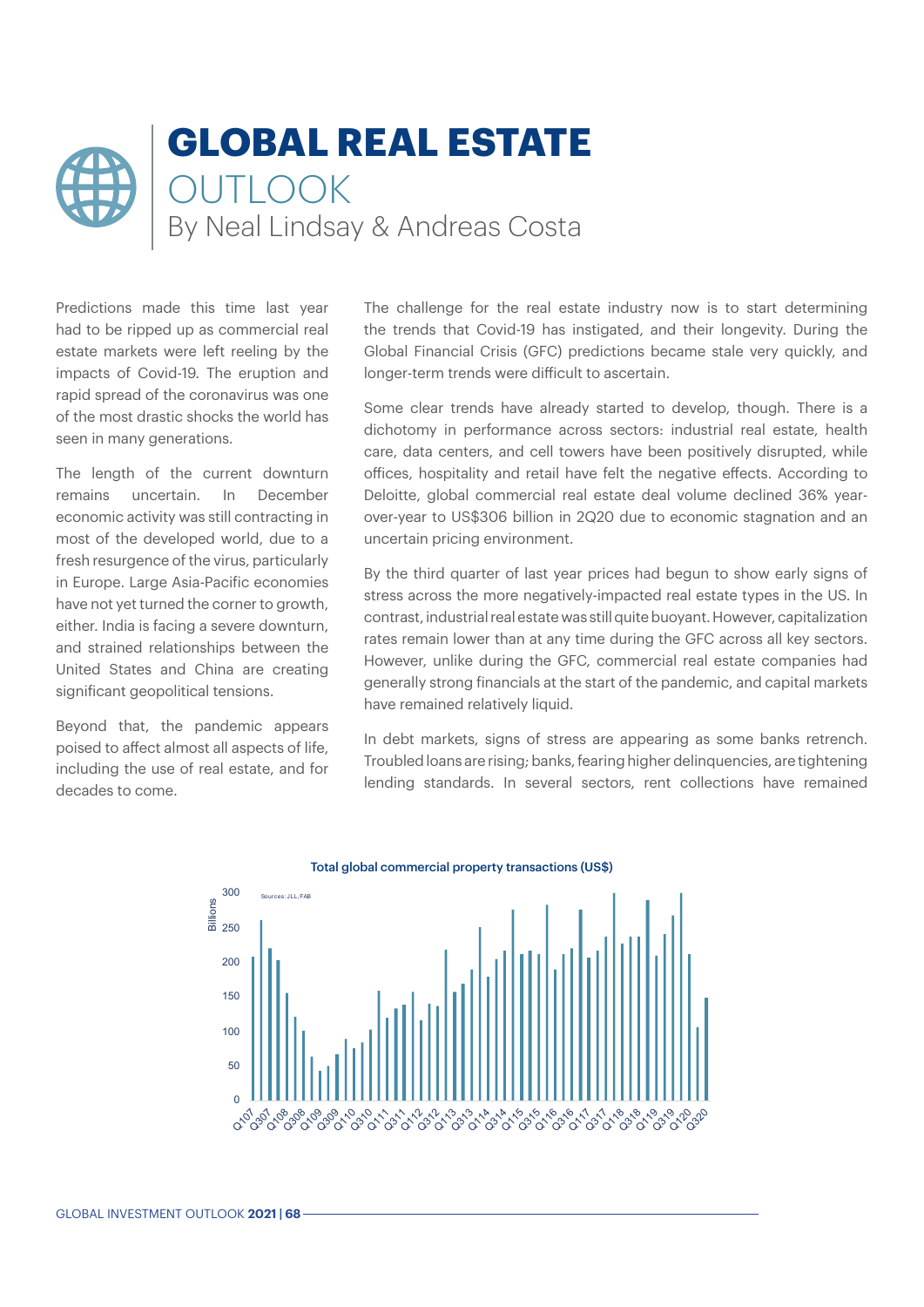healthy, but largely because of higher tenant incentives and leasing concessions. Along with the evolving financial landscape, the pandemic has resulted in seismic shifts in the way people live, work, and play, which has put unique pressures on certain real estate sectors. But it has yet to be seen whether all the short-term impacts will represent fundamental, structural changes.

Before the pandemic, many companies were already moving towards flexible working arrangements, while at the same time expanding their office footprints. This dichotomy is likely to narrow. Office space is a significant expense that companies have started looking at optimizing, and often reducing. The majority of commentators believe more companies will choose to allow employees to work remotely at least part of the time. Several major companies have already announced more permanent flexibility regarding the location and nature of the workplace. These new plans range from one or two days a week, to full-time work from home, depending on the function. Experts have forecasts ranging from minimal impact (as a requirement for lower office density offsets work from home intitiatives), to an overall decline in office space demand of 10-15%, according to PwC's Emerging Trends Report.

The bricks and mortar retail environment was already experiencing significant pressures, which have been exacerbated by Covid-19. The UK offers plenty of evidence of the impacts of the second dip, in the form of Debenhams and Bonmarché sliding towards bankruptcy. Neither are new headlines of financial distress, and are proof that some much-needed Darwinism is playing out in retail.

As encouraging as all the vaccine news has been, it does not change the fact that structural changes are underway in the retail sector. While the adage 'stores still matter' is heard loud from the industry, more pain surely lies ahead, though it will not be spread evenly. The pandemic-based recession will force more rent resets and raise vacancies across the board, but the top brands will take advantage of the lower rents to upgrade their locations, while leading shopping malls will leverage any empty space to improve their tenant rosters. Conversely, underperforming locations will need to adapt, converting some space to complementary uses. Clearly obsolete malls will finally need to forget notions of recovery, and reconfigure themselves. Conversions to distribution



centres to service remaining physical and online retailers may make sense; otherwise, conversions to new uses will be the only solution.

On the other side of the equation, however, the industrial sector goes from strength to strength as the structural factors driving growth have accelerated post-Covid. Increased emphasis on risk management and supplychain resilience is evidenced, with many such strategies transitioning from 'just-in-time', to 'just-in-case'.

In recent years, the relative and absolute return outperformance of logistics real estate has been underpinned by multiple structural drivers. Covid-19 accelerated those forces, including e-commerce, speedto-consumer supply chain strategies, and logistics users' adoption of high-throughput modern logistics facilities. E-commerce has now become an almost indispensable resource, ultimately driving demand for logistics space, which has bounced back sharply, hitting record or nearrecord levels in several major global markets during the last quarter.

The hospitality sector continues to navigate uncharted waters, amid heightened economic uncertainty. Travel restrictions for both personal and corporate travel have markedly reduced occupancy rates and income from events and meetings throughout the year. Operating expenses to ensure heightened safety protocols are met will further impact business bottom-lines. While the retail sector issues were intensified, there can be no doubt the hospitality sector has been the hardest hit, with a difficult and prolonged recovery expected.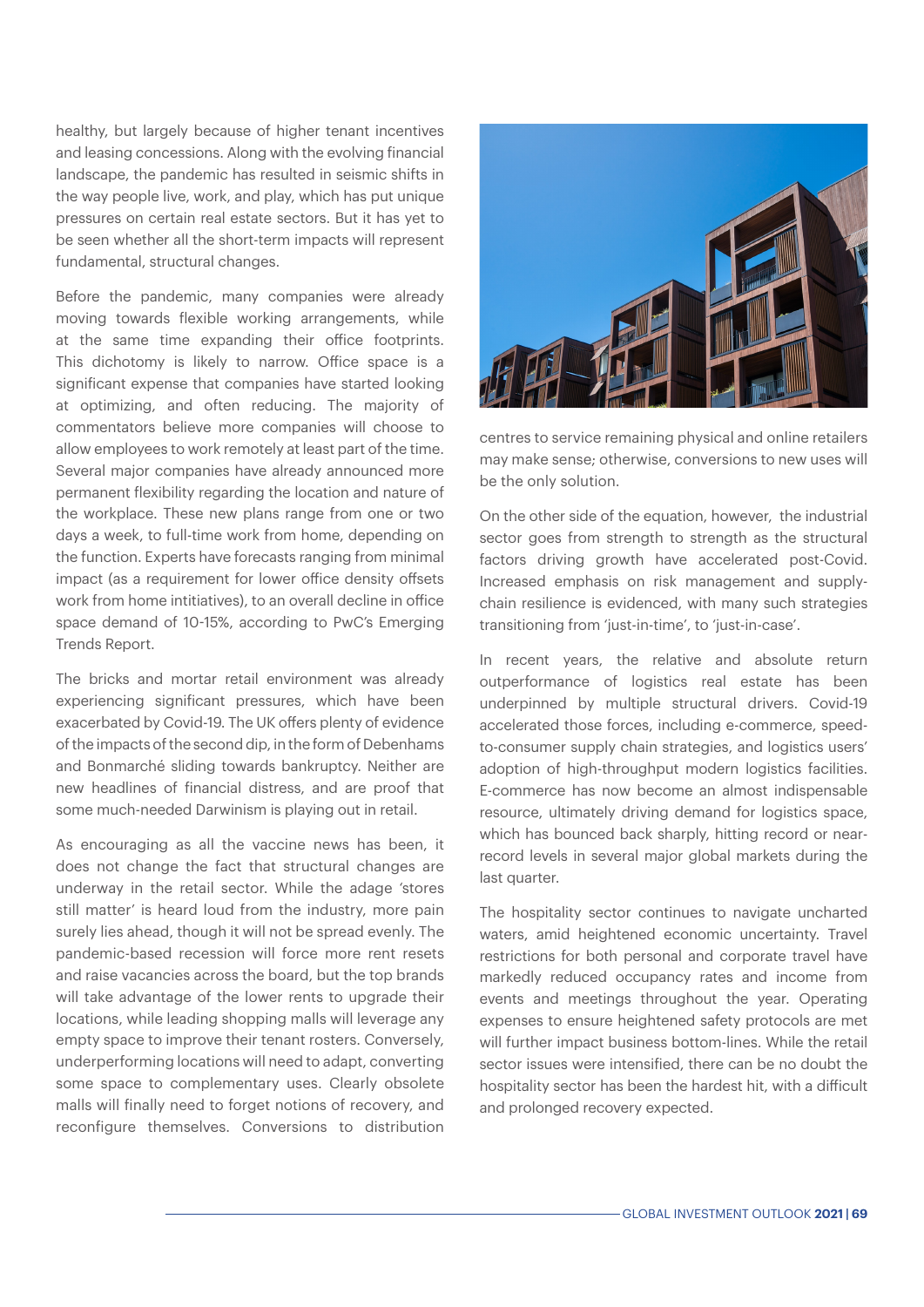It is possible that pent-up demand will cause a surge in travel once vaccines are rolled out and restrictions are lifted, however. The UAE hospitality market is well-positioned to be among the first to enjoy a recovery sometime during 2021, driven by supportive stable fundamentals – its centrality of location, surety of weather, and the general feeling that Dubai in particular is open for business. However, in reality it is more likely that travel will be undertaken methodically and with greater consideration than during pre-Covid times. Furthermore, the job losses seen are likely to reduce discretionary expenditure, while corporate travel is likely to remain heavily restricted in the short-to-medium term.

Early indications point to 3Q20 as likely having been an inflection point in real estate capital markets. Following the sharpest drop-off in transaction volumes in recent years, direct transaction volume declines decelerated during the quarter, down 44% from Q319, according to JLL. Markets of scale with access to capital in Asia-Pacific and Western Europe are leading the recovery. Although the US is lagging, it remains the most active market globally, with genuine investor interest. Record low interest rates and substantial government intervention are supporting real estate debt markets globally.

Real estate transaction pipelines are recovering globally, and offer a sense of optimism for the quarters ahead. Investors do remain fairly cautious, though, with many preferring defensive, income-oriented assets. Opportunistic and high net worth investors are poised to capitalize on market fragmentation, while institutions often remain critical of pricing. Markets are firmly in price

discovery, and value transparency is expected to rise as activity steadily increases during 2021.

Commercial real estate investors appear to be hoping that premium office buildings in big cities will be a good way to ride-out economic uncertainty during the remainder of the pandemic.

In one of the largest office deals globally during 2020, sovereign wealth fund China Investment Corporation bought an additional 50% stake in the 44-storey Grosvenor Place in Sydney for A\$925 million (US\$676 million), taking its overall holding in the real estate to 75%.

Global insurance firm Allianz spent €500 million (US\$594 million) in September on two Paris office towers within the landmark commercial complex, Citylights. The deal was the group's largest-ever office transaction in Europe. Also in September, private investment firm Tristan Capital Partners acquired seven office buildings, comprising AEW's City Office Germany Fund.

Ultimately, long-term demand for high-quality offices in prime locations should outweigh any short-term increases in vacancies. Demand is also rising for high-quality assets in global industrial and retail sectors.

In addition to the hunt for income security and yield, many investors are pivoting to strategies that focus on domestic and regional markets. Intra-regional activity as a share of total investments made globally during the third quarter of 2020 climbed to 14%, the highest rate in more than a decade, according to JLL.



GLOBAL INVESTMENT OUTLOOK **2021 | 70**